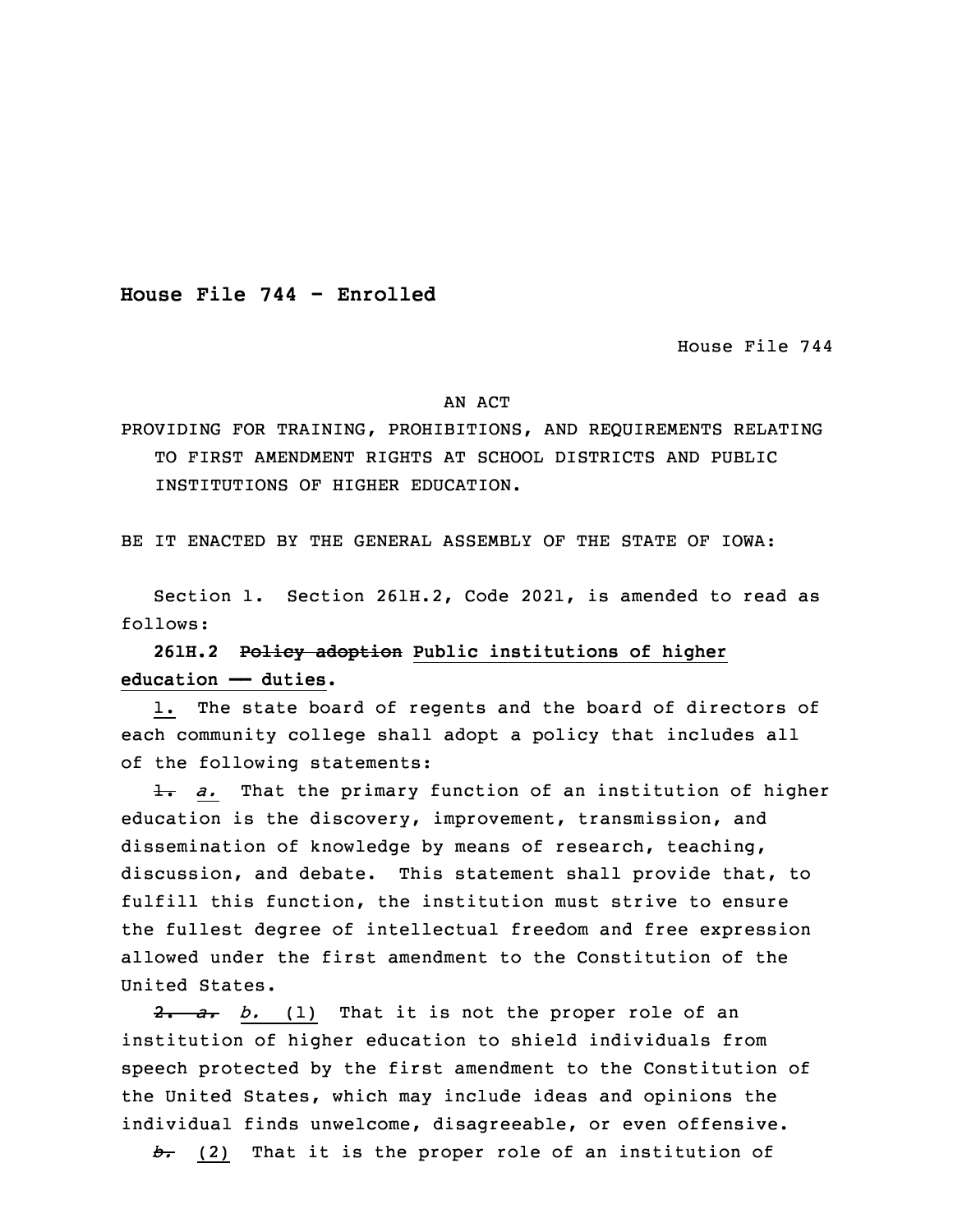higher education to encourage diversity of thoughts, ideas, and opinions and to encourage, within the bounds of the first amendment to the Constitution of the United States, the peaceful, respectful, and safe exercise of first amendment rights.

3. *c.* That students and faculty have the freedom to discuss any problem that presents itself, assemble, and engage in spontaneous expressive activity on campus, within the bounds of established principles of the first amendment to the Constitution of the United States, and subject to reasonable time, place, and manner restrictions that are consistent with established first amendment principles.

4. *d.* That the outdoor areas of campus of an institution of higher education are public forums, open on the same terms to any invited speaker subject to reasonable time, place, and manner restrictions that are consistent with established principles of the first amendment to the Constitution of the United States.

2. The state board of regents shall develop materials, programs, and procedures to ensure that those persons who are responsible for discipline, instruction, or administration of the campus community, or who have oversight of student government organizations, or distribute activity fee funds, including but not limited to presidents, vice-presidents, deans, department directors, administrators, campus police officers, residence life officials, faculty, and members of student government organizations, understand the policies, regulations, and duties of the institution regarding free expression on campus consistent with this chapter.

16 3. *a.* Each public institution of higher education shall protect the first amendment rights of the institution's students, staff, and faculty and shall establish and publicize 19 policies that prohibit institutional restrictions and penalties based on protected speech, including political speech, to the fullest extent required by the first amendment to the Constitution of the United States. <sup>A</sup> public institution of higher education shall not retaliate against a member of the campus community who files <sup>a</sup> complaint for <sup>a</sup> violation of this subsection pursuant to section 261H.5.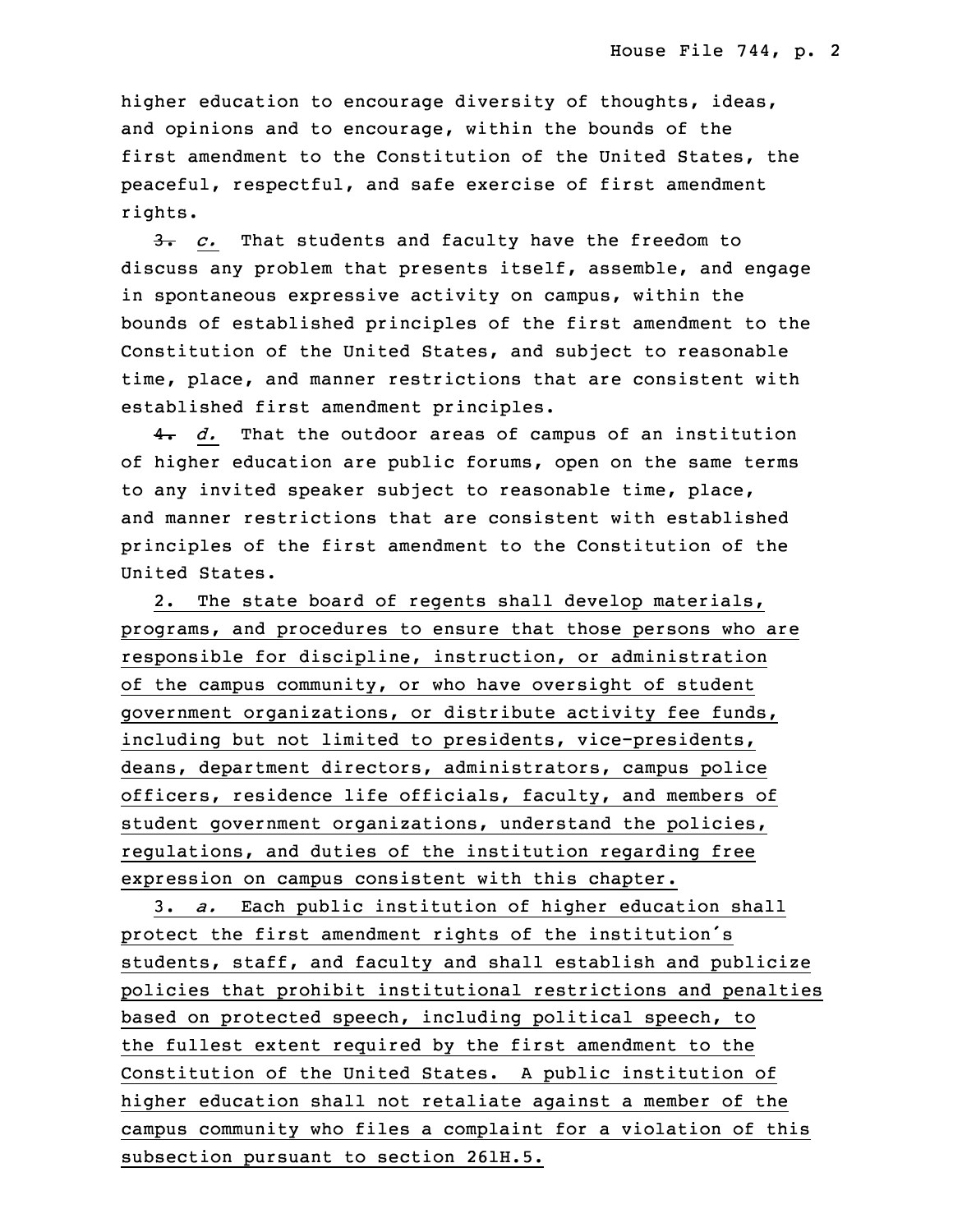26 *b.* If it is determined, after exhaustion of all available administrative and judicial appeals, that a faculty member 28 knowingly and intentionally restricts the protected speech or otherwise penalizes a student in violation of this subsection, the faculty member shall be subject to discipline by the institution through the normal disciplinary processes of the institution, and such discipline may include termination depending on the totality of the facts. If the faculty member is licensed by the board of educational examiners under chapter 272, the board of educational examiners shall conduct a hearing pursuant to section 272.13, and the faculty member may be subject to disciplinary action by the board.

3 Sec. 2. NEW SECTION. **261H.6 Training —— first amendment to the Constitution of the United States.**

5 Each public institution of higher education shall provide training on free speech under the first amendment to the Constitution of the United States to all students, faculty, and staff on an annual basis, which elected officials and staff shall be permitted to attend.

10 Sec. 3. NEW SECTION. **261H.7 Student government organizations —— student fees —— appeals —— liability.**

 1. Each institution of higher education governed by the state board of regents shall make a student government organization's access to and authority over any moneys disbursed to the student government organization by the institution contingent upon the student government organization's compliance with the first amendment to the Constitution of the United States and the provisions of this chapter.

2. If, after exhaustion of all administrative appeals, it is determined that <sup>a</sup> student government organization knowingly and intentionally violated the first amendment rights of <sup>a</sup> member of the campus community or that an action or decision of <sup>a</sup> student government organization is in violation of this section, the institution shall suspend the student government organization's authority to manage and disburse student fees for a period of one year. During this period of suspension, such student fees shall be managed and disbursed by the institution.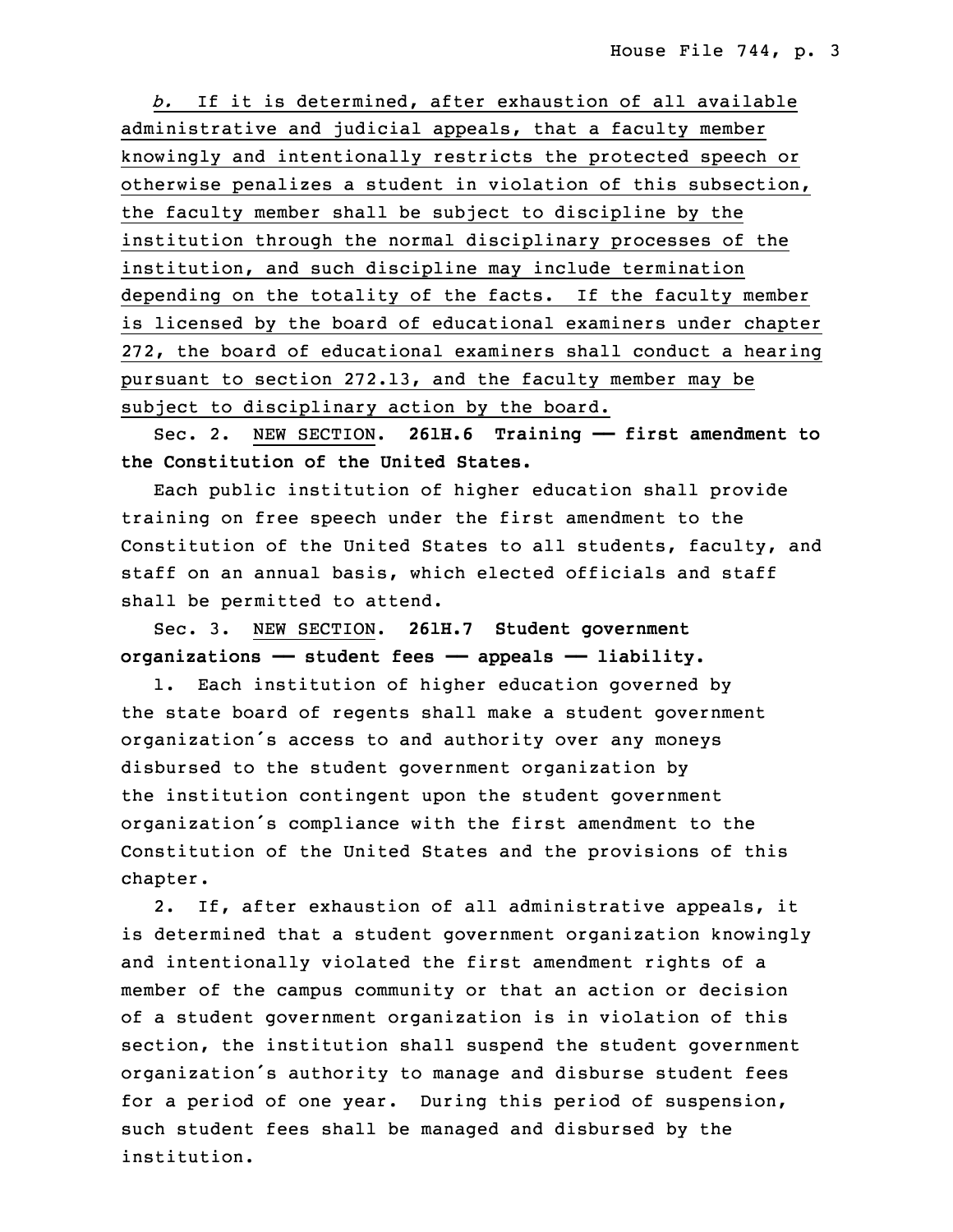Sec. 4. Section 272.2, subsection 14, Code 2021, is amended by adding the following new paragraph:

32 NEW PARAGRAPH. *e.* The board may deny <sup>a</sup> license to or revoke the license of a person upon the board's finding by a preponderance of evidence that the person knowingly and intentionally discriminated against a student in violation of section 261H.2, subsection 3, or section 279.73.

 Sec. 5. NEW SECTION. **279.73 Intellectual freedom ——** 3 **protection —— complaints.**

 1. The board of directors of each school district shall protect the intellectual freedom of the school district's students and practitioners and shall establish and publicize 7 policies that protect students and faculty from discrimination based on speech. A person shall not retaliate against a person who files a complaint for a violation of this section. If the person who files a complaint for a violation of this section is an employee of the school district, the provisions of section 70A.29 shall apply.

2. If the board of directors of the school district or <sup>a</sup> court finds that an employee of the school district who holds a license, certificate, statement of recognition, or authorization issued by the board of educational examiners under chapter 272 discriminated against a student or employee in violation of this section, the employee found to be in violation under this section shall be subject to a hearing conducted by the board of educational examiners pursuant to section 272.2, subsection 14, which may result in disciplinary action and the employee's employment may be terminated.

Sec. 6. Section 280.22, subsections 4 and 5, Code 2021, are amended to read as follows:

4. Each board of directors of a public school shall adopt rules in the form of a written publications code, which shall include reasonable provisions for the time, place, and manner of conducting such activities within its jurisdiction. The code shall incorporate all of the provisions of this section. The board shall make the code available to the students and their parents.

5. Student editors of official school publications shall assign and edit the news, editorial, and feature content of